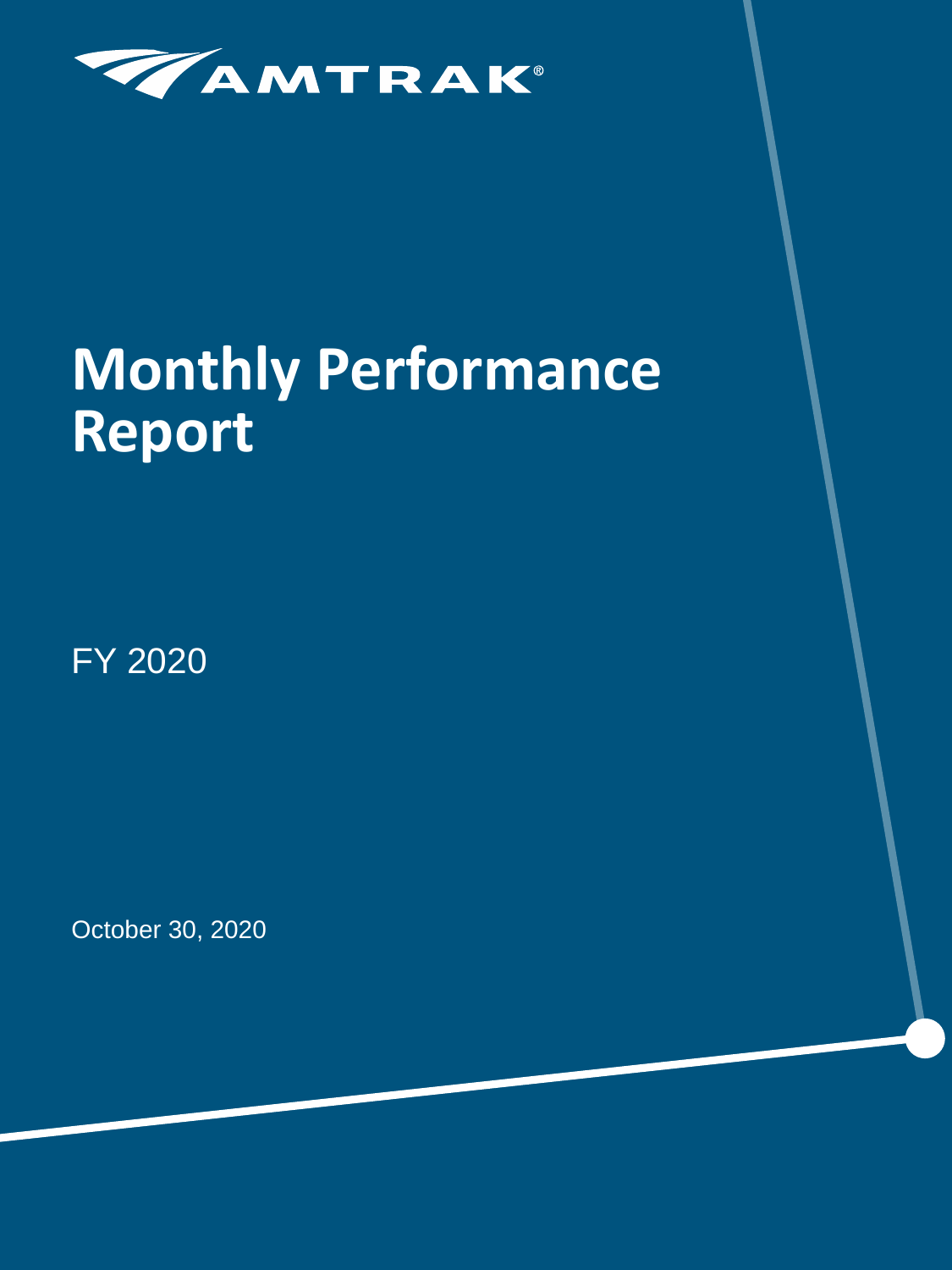## **Financial Summary**

**Operating:** Adjusted Operating Earnings of (**\$801.1MM)** for FY 2020 are (\$801.1MM) unfavorable to Plan and a decrease of (\$771.8MM) over the prior year. For Plan, there is unfavorability for total revenue (primarily driven by adjusted ticket revenue due to the COVID-19 pandemic) and favorability for total expenses (primarily driven by salary, wages, and benefits).

**Capital:** Core capital spend of **\$1,393.4MM** for FY 2020 is (\$494.2MM) underspent vs Plan and an increase of \$24.6MM compared to prior year. The underspend vs. Plan is primarily driven by stations and infrastructure delays and fleet projects.



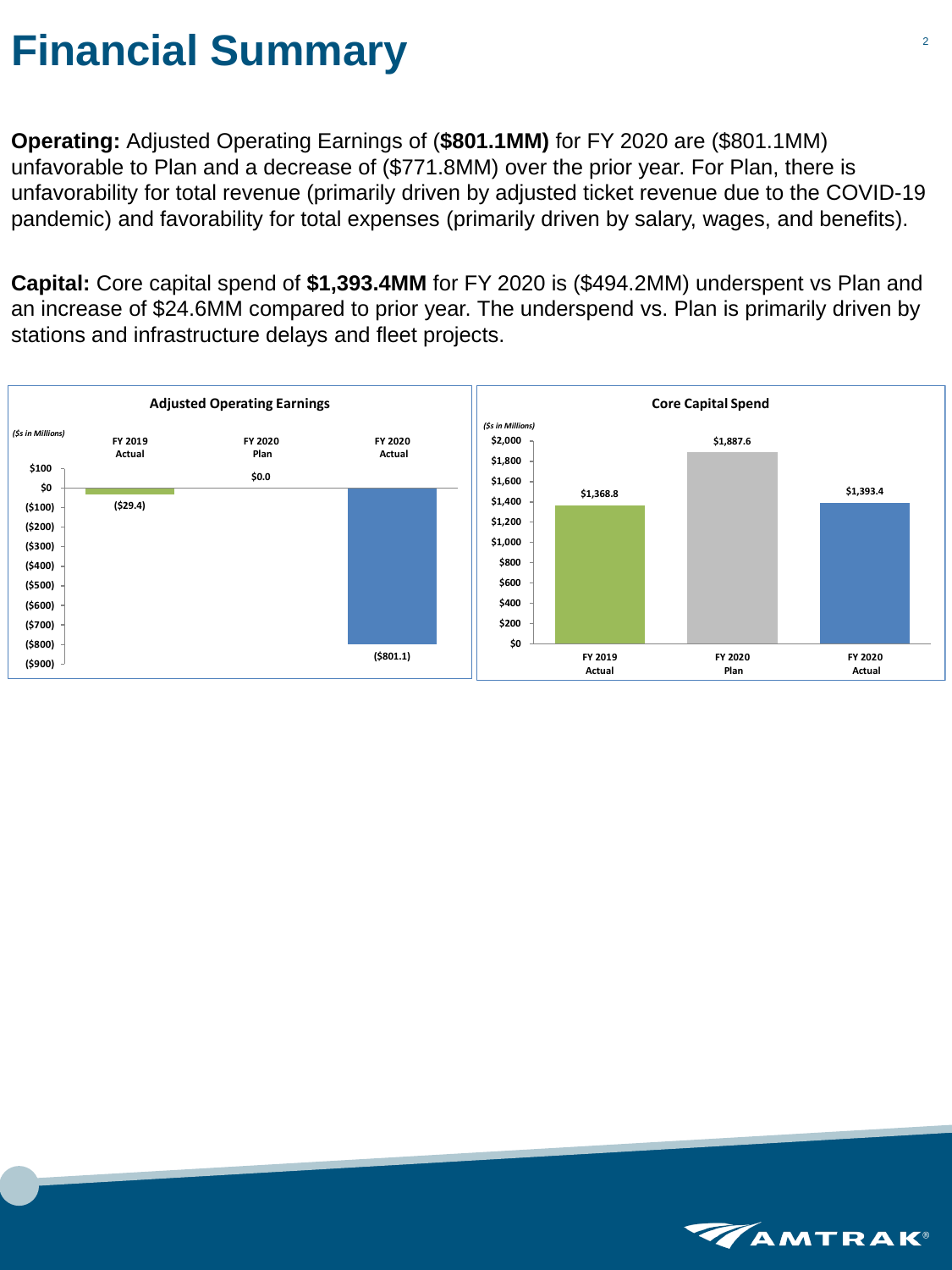## **Operating Results**

|                                              |    |                                     |                     | FY 2020 vs Prior Year           |    |                     | FY 2020 vs Plan    |                     |                        |      |                                 |                                |                      |                    |
|----------------------------------------------|----|-------------------------------------|---------------------|---------------------------------|----|---------------------|--------------------|---------------------|------------------------|------|---------------------------------|--------------------------------|----------------------|--------------------|
| (\$s in Millions)                            |    | <b>Prior Year</b><br><b>FY 2019</b> |                     | <b>Actual</b><br><b>FY 2020</b> |    | Y/Y Growth<br>\$    | %                  |                     | Plan<br><b>FY 2020</b> |      | <b>Actual</b><br><b>FY 2020</b> | Fav/(Unfav) vs Plan<br>\$<br>% |                      |                    |
|                                              |    |                                     | \$                  |                                 | Ś. |                     |                    | \$                  |                        | \$   |                                 | Ś.                             |                      |                    |
| Ticket Revenue (Adjusted)<br>Food & Beverage | \$ | 2,288.5<br>143.9                    |                     | 1,191.9<br>77.3                 |    | (1,096.7)<br>(66.6) | (47.9%)<br>(46.3%) |                     | 2,371.1<br>145.5       |      | 1,191.9<br>77.3                 |                                | (1, 179.2)<br>(68.3) | (49.7%)<br>(46.9%) |
| <b>State Supported Train Revenue</b>         |    | 234.2                               |                     | 342.1                           |    | 107.9               | 46.1%              |                     | 239.5                  |      | 342.1                           |                                | 102.6                | 42.8%              |
| <b>Subtotal Passenger Related Revenue</b>    |    | 2,666.6                             |                     | 1,611.2                         |    | (1,055.4)           | (39.6%)            |                     | 2,756.1                |      | 1,611.2                         |                                | (1, 144.9)           | (41.5%)            |
| <b>Other Core Revenue</b>                    |    | 299.7                               |                     | 303.2                           |    | 3.5                 | 1.2%               |                     | 304.5                  |      | 303.2                           |                                | (1.3)                | (0.4% )            |
| <b>Ancillary Revenue</b>                     |    | 356.5                               |                     | 350.1                           |    | (6.5)               | (1.8%)             |                     | 360.1                  |      | 350.1                           |                                | (10.0)               | (2.8%)             |
| <b>Total Revenue</b>                         |    | 3,322.9                             |                     | 2,264.5                         |    | (1,058.4)           | (31.9%)            |                     | 3,420.7                |      | 2,264.5                         |                                | (1, 156.2)           | (33.8%)            |
| Salaries, Wages & Benefits                   |    | 2,142.8                             |                     | 1,970.7                         |    | (172.1)             | $(8.0\%)$          |                     | 2,186.6                |      | 1,970.7                         |                                | 215.9                | 9.9%               |
| <b>Train Operations</b>                      |    | 306.5                               |                     | 275.6                           |    | (30.9)              | (10.1%)            |                     | 311.2                  |      | 275.6                           |                                | 35.6                 | 11.4%              |
| Fuel, Power & Utilities                      |    | 260.2                               |                     | 215.5                           |    | (44.7)              | (17.2%)            |                     | 274.8                  |      | 215.5                           |                                | 59.3                 | 21.6%              |
| Materials                                    |    | 156.5                               |                     | 150.1                           |    | (6.3)               | $(4.0\%)$          |                     | 156.0                  |      | 150.1                           |                                | 5.9                  | 3.8%               |
| Facility, Communication & Office             |    | 171.1                               |                     | 164.2                           |    | (6.9)               | $(4.0\%)$          |                     | 173.1                  |      | 164.2                           |                                | 8.8                  | 5.1%               |
| <b>Advertising and Sales</b>                 |    | 99.5                                |                     | 56.6                            |    | (42.9)              | (43.1%)            |                     | 101.1                  |      | 56.6                            |                                | 44.5                 | 44.0%              |
| <b>Casualty and Other Claims</b>             |    | 65.6                                |                     | 58.6                            |    | (7.0)               | (10.7%)            |                     | 70.8                   |      | 58.6                            |                                | 12.2                 | 17.2%              |
| Professional Fees & Data Processing          |    | 222.9                               |                     | 218.0                           |    | (4.9)               | (2.2%)             |                     | 242.6                  |      | 218.0                           |                                | 24.6                 | 10.1%              |
| All Other Expense                            |    | 116.1                               |                     | 128.3                           |    | 12.3                | 10.6%              |                     | 107.2                  |      | 128.3                           |                                | (21.1)               | (19.7%)            |
| Transfer to Capital & Ancillary              |    | (188.9)                             |                     | (172.0)                         |    | 16.8                | 8.9%               |                     | (202.6)                |      | (172.0)                         |                                | (30.6)               | (15.1%)            |
| <b>Total Expense</b>                         |    | 3,352.2                             |                     | 3,065.6                         |    | (286.6)             | (8.5%)             |                     | 3,420.7                |      | 3,065.6                         |                                | 355.1                | 10.4%              |
| <b>Adjusted Operating Earnings</b>           | \$ | (29.4)                              | \$                  | (801.1)                         | Ŝ. | (771.8)             | N/A                | $\ddot{\bm{\zeta}}$ | 0.0                    | \$   | (801.1)                         | \$                             | (801.1)              | N/A                |
| <b>OPEB's and Pension</b>                    |    | 44.3                                |                     | 28.5                            |    | (15.7)              | (35.6%)            |                     | 42.6                   |      | 28.5                            |                                | (14.1)               | (33.0%)            |
| Project Related Revenue & Expense            |    | (141.7)                             |                     | (151.2)                         |    | (9.5)               | (6.7%)             |                     | (215.8)                |      | (151.2)                         |                                | 64.7                 | 30.0%              |
| Superstorm Sandy Insurance Proceeds          |    | 4.5                                 |                     |                                 |    | (4.5)               | $(100.0\%)$        |                     |                        |      |                                 |                                |                      | N/A                |
| Depreciation                                 |    | (874.7)                             |                     | (926.3)                         |    | (51.6)              | (5.9%)             |                     | (865.0)                |      | (926.3)                         |                                | (61.3)               | (7.1%)             |
| Office of Inspector General                  |    | (23.5)                              |                     | (22.4)                          |    | 1.2                 | 4.9%               |                     | (23.7)                 |      | (22.4)                          |                                | 1.3                  | 5.6%               |
| <b>State Capital Payment Amortization</b>    |    | 127.4                               |                     | 133.4                           |    | 6.0                 | 4.7%               |                     | 121.9                  |      | 133.4                           |                                | 11.5                 | 9.4%               |
| Non-Operating Inc/(Exp)                      |    | 12.3                                |                     | 48.4                            |    | 36.1                | 292.8%             |                     | 8.1                    |      | 48.4                            |                                | 40.3                 | 497.7%             |
| Net Income/(Loss)                            | \$ | (880.9)                             | $\ddot{\bm{\zeta}}$ | (1,690.7)                       |    | (809.8)             | (91.9%)            | \$                  | (931.9)                | \$ ا | (1,690.7)                       | Ŝ.                             | (758.8)              | (81.4%)            |

**\*State Supported Train Revenue – includes revenue from CARES Act Funding**

**Revenues:** Total revenue of **\$2,264.5MM** for FY 2020 is (\$1,156.2MM) unfavorable to the Plan and a decrease of (\$1,058.4MM) over the prior year. Both are primarily driven by decreased adjusted ticket revenue due to the COVID-19 pandemic.

**Expenses:** Total expenses of **\$3,065.6MM** for FY 2020 are favorable \$355.1MM to the Plan primarily driven by favorable salary, wages, and benefits expenses. The decrease of (\$286.6MM) from the prior year is primarily driven by decreased expenses for salaries, wages, and benefits from the COVID-19 pandemic.

**Note:** Amtrak reports Adjusted Operating Earnings as the key financial measure to evaluate results, Net Income/(Loss) will continue to be reported for reference. Adjusted Operating earnings represents Amtrak's cash funding needs and is a reasonable proxy for Federal Operating Support needed in line with the appropriation. Route level results (reported on page 8) reflect the change to Adjusted Operating Earnings, in line with consolidated financials.

**Note:** Adjusted Operating Earnings is defined as GAAP Net Loss excluding: (1) certain non-cash items (depreciation, income tax expense, non-cash portion of pension and other post retirement employment benefits, and state capital payment amortization); and (2) GAAP income statement items reported with capital or debt results or other grants (project related revenue/costs reported with capital results, expense related to Inspector General's office, and interest expense, net).

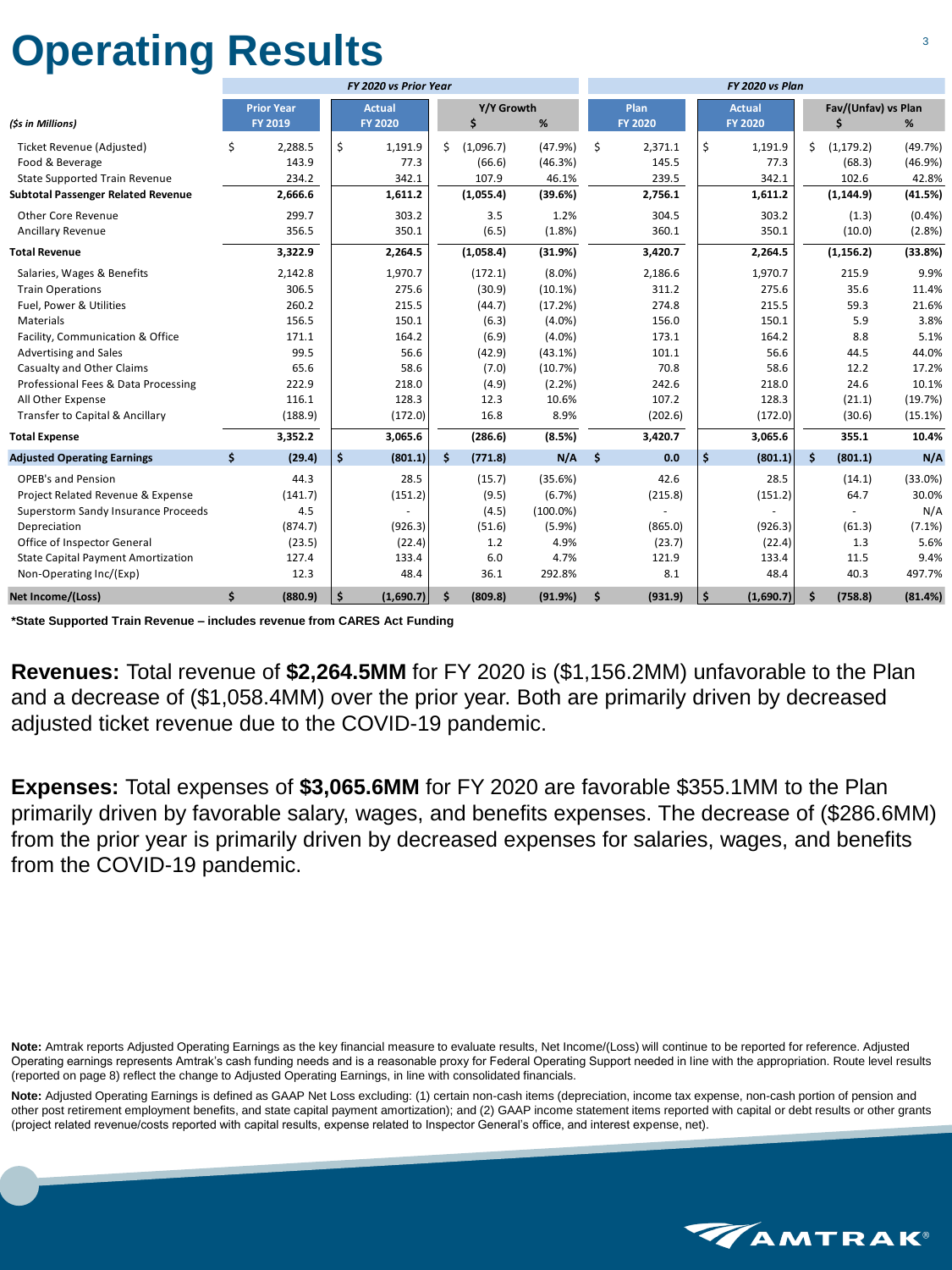# **Capital Results**

|                                   |    |                |                    | FY 2020 vs Prior Year |             |           |               | FY 2020 vs Plan |    |                |                          |         |           |  |  |
|-----------------------------------|----|----------------|--------------------|-----------------------|-------------|-----------|---------------|-----------------|----|----------------|--------------------------|---------|-----------|--|--|
|                                   |    |                |                    |                       |             |           |               |                 |    |                |                          |         |           |  |  |
|                                   |    | <b>Actual</b>  |                    | <b>Actual</b>         | Y/Y Growth  |           |               | Plan            |    | <b>Actual</b>  | <b>Over/(Under) Plan</b> |         |           |  |  |
| (\$s in Millions)                 |    | <b>FY 2019</b> |                    | <b>FY 2020</b>        | Ş           | $\%$      |               | <b>FY 2020</b>  |    | <b>FY 2020</b> |                          | Ş       | %         |  |  |
| Infrastructure                    |    | 646.1          |                    | 632.7                 | (13.5)      | $(2.1\%)$ |               | 802.1           |    | 632.7          |                          | (169.5) | (21.1%)   |  |  |
| <b>Stations &amp; Real Estate</b> |    | 137.1          |                    | 127.4                 | (9.7)       | $(7.0\%)$ |               | 279.3           |    | 127.4          |                          | (151.8) | (54.4%)   |  |  |
| Fleet                             |    | 330.0          |                    | 285.8                 | (44.2)      | (13.4%)   |               | 391.5           |    | 285.8          |                          | (105.7) | (27.0%)   |  |  |
| Technology                        |    | 110.6          |                    | 101.1                 | (9.5)       | $(8.6\%)$ |               | 165.8           |    | 101.1          |                          | (64.8)  | (39.1%)   |  |  |
| ADA                               |    | 78.2           |                    | 109.9                 | 31.7        | 40.6%     |               | 87.7            |    | 109.9          |                          | 22.2    | 25.3%     |  |  |
| Support                           |    | 12.9           |                    | 11.9                  | (1.0)       | (7.6%)    |               | 18.8            |    | 11.9           |                          | (6.9)   | (36.8%)   |  |  |
| Acela 21                          |    | 53.9           |                    | 124.7                 | 70.7        | 131.1%    |               | 142.4           |    | 124.7          |                          | (17.7)  | (12.4%)   |  |  |
| <b>Subtotal Core Capital</b>      | \$ | 1,368.8        | $\dot{\mathsf{S}}$ | 1,393.4               | Ś.<br>24.6  | 1.8%      | $\frac{1}{2}$ | 1,887.6         | \$ | 1,393.4        | \$                       | (494.2) | (26.2%)   |  |  |
| <b>Fleet Acquisition</b>          |    | 158.2          |                    | 55.0                  | (103.2)     | (65.2%)   |               | 133.0           |    | 55.0           |                          | (78.0)  | (58.7%)   |  |  |
| Other 3rd Party Dependent         |    | 43.0           |                    | 137.5                 | 94.4        | 219.5%    |               | 148.5           |    | 137.5          |                          | (11.0)  | $(7.4\%)$ |  |  |
| Acela 21 Milestone Payments       |    | 2.6            |                    | 301.6                 | 299.1       | N/A       |               | 268.5           |    | 301.6          |                          | 33.1    | 12.3%     |  |  |
| Gateway                           |    | 36.9           |                    | 25.1                  | (11.7)      | (31.9%)   |               | 184.1           |    | 25.1           |                          | (159.0) | (86.4%)   |  |  |
| <b>Total Capital Spend</b>        | \$ | 1,609.5        | \$                 | 1,912.7               | 303.2<br>\$ | 18.8%     | \$            | 2,621.7         | \$ | 1,912.7        | \$                       | (709.0) | (27.0%)   |  |  |

\*Mt. Joy in-kind contribution of \$27.8MM excluded from figures

**FY 2020 vs. Plan**: FY 2020 core capital spend (excluding fleet acquisition, Gateway, Acela 21 milestone payments, and 3rd party dependent) of \$1,393.4MM is (\$494.2MM) under Plan driven by delayed stations and facilities projects, fleet special projects, equipment purchases, and general infrastructure structures and catenary delays. Deferrals, cancellations, and delays from the COVID-19 pandemic will be reflected in the upcoming months. Mt. Joy in-kind contribution of \$27.8MM is excluded from all financials presented here.

**FY 2020 vs. Prior Year:** FY 2020 core capital spend is \$24.6MM or 1.8% higher than prior year primarily driven by year over year increases in Acela 21 and ADA. This is partially offset by year over year declines in fleet, infrastructure, and technology.

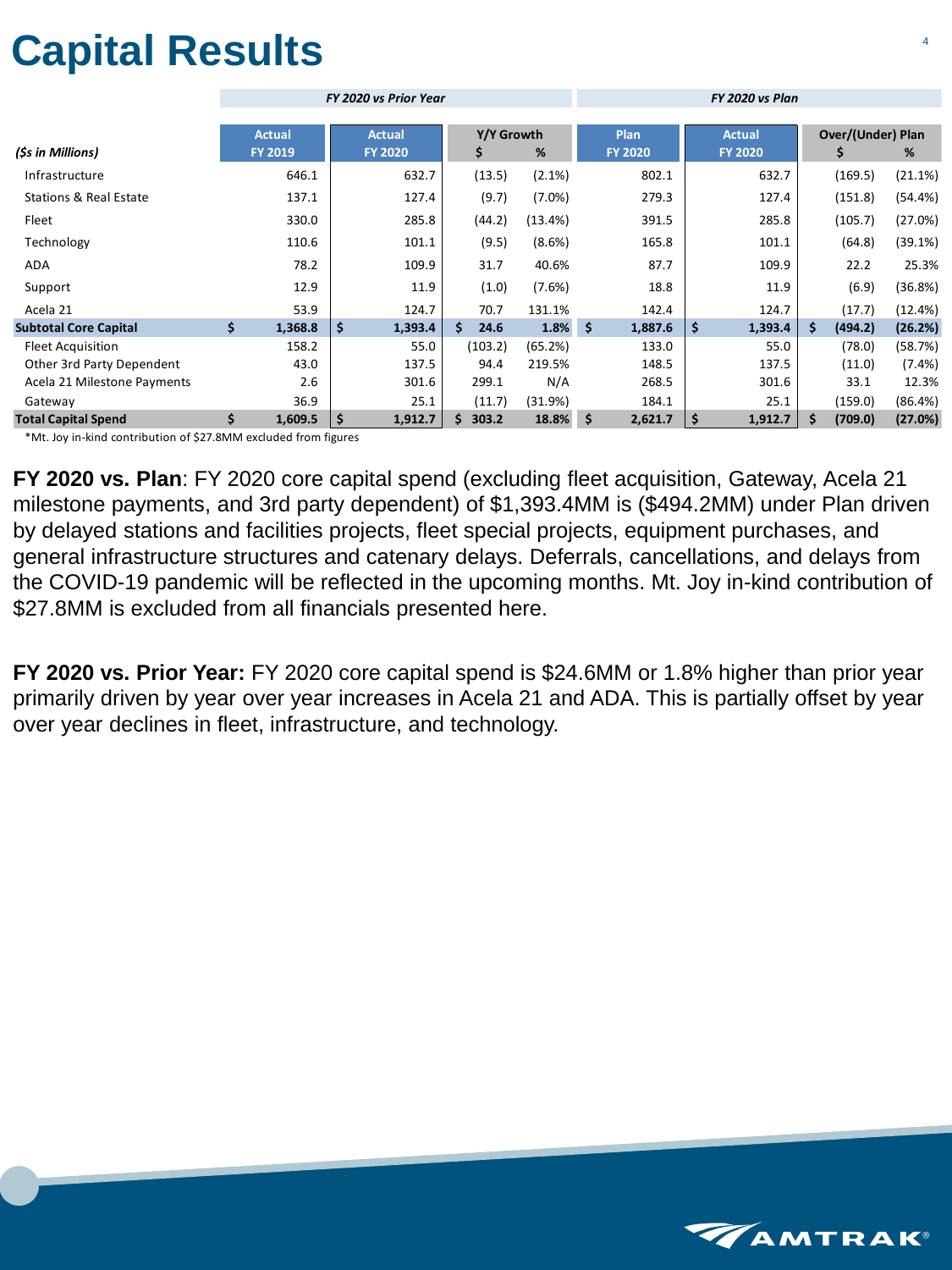## **Key Performance Indicators** <sup>5</sup>

|                                       | <b>Prior Year</b> | <b>Plan</b>    | <b>Actual</b>  | Fav/(Unfav) vs Plan |         | Y/Y Growth  |         |  |
|---------------------------------------|-------------------|----------------|----------------|---------------------|---------|-------------|---------|--|
|                                       | <b>FY 2019</b>    | <b>FY 2020</b> | <b>FY 2020</b> | #                   | %       | #           | %       |  |
| <b>Key Performance Indicators</b>     |                   |                |                |                     |         |             |         |  |
| Ridership (in thousands):             |                   |                |                |                     |         |             |         |  |
| Northeast Corridor                    | 12,333.4          | 12,405.8       | 6,147.4        | (6, 258.4)          | (50.4%) | (6, 186.0)  | (50.2%) |  |
| <b>State Supported</b>                | 15,265.4          | 15,935.5       | 8,004.5        | (7,931.1)           | (49.8%) | (7,261.0)   | (47.6%) |  |
| Long Distance                         | 4,420.8           | 4,518.7        | 2,689.5        | (1,829.2)           | (40.5%) | (1,731.3)   | (39.2%) |  |
| <b>Total Ridership</b>                | 32,019.6          | 32,860.1       | 16,841.4       | (16,018.7)          | (48.7%) | (15, 178.3) | (47.4%) |  |
| RASM (in cents)                       | 21.42             | 21.44          | 17.07          | (4.37)              | (20.4%) | (4.34)      | (20.3%) |  |
| CASM (in cents)                       | 21.13             | 21.02          | 24.57          | (3.55)              | (16.9%) | 3.43        | 16.2%   |  |
| Cost Recovery Ratio (NTS)             | 101%              | 102%           | 70%            | N/A                 | (32.5%) | N/A         | (31.8%) |  |
| <b>Other Indicators (in millions)</b> |                   |                |                |                     |         |             |         |  |
| Seat Miles                            | 12,702.8          | 13,137.3       | 9,771.7        | (3,365.6)           | (25.6%) | (2,931.1)   | (23.1%) |  |
| Passenger Miles                       | 6,487.2           | 6,664.5        | 3,450.2        | (3,214.3)           | (48.2%) | (3,037.0)   | (46.8%) |  |
| Train Miles                           | 38.1              | 39.2           | 31.0           | (8.2)               | (20.9%) | (7.1)       | (18.6%) |  |



**Ridership:** Ridership of **16.84MM** for FY 2020 is 16.02MM below Plan and lower than prior year due to lower ridership across all service lines from the COVID-19 pandemic.

**Note:** Key Performance Indicators and Other Indicators are representative of National Train Service (NTS) (NEC, State Supported, and Long Distance) results RASM is defined as NTS (NEC, State Supported, and Long Distance) operating revenue divided by seat miles. CASM is defined as NTS (NEC, State Supported, and Long Distance) operating expenses divided by seat miles. Cost Recovery Ratio is defined as NTS (NEC, state supported, long distance) operating revenue divided by operating expenses

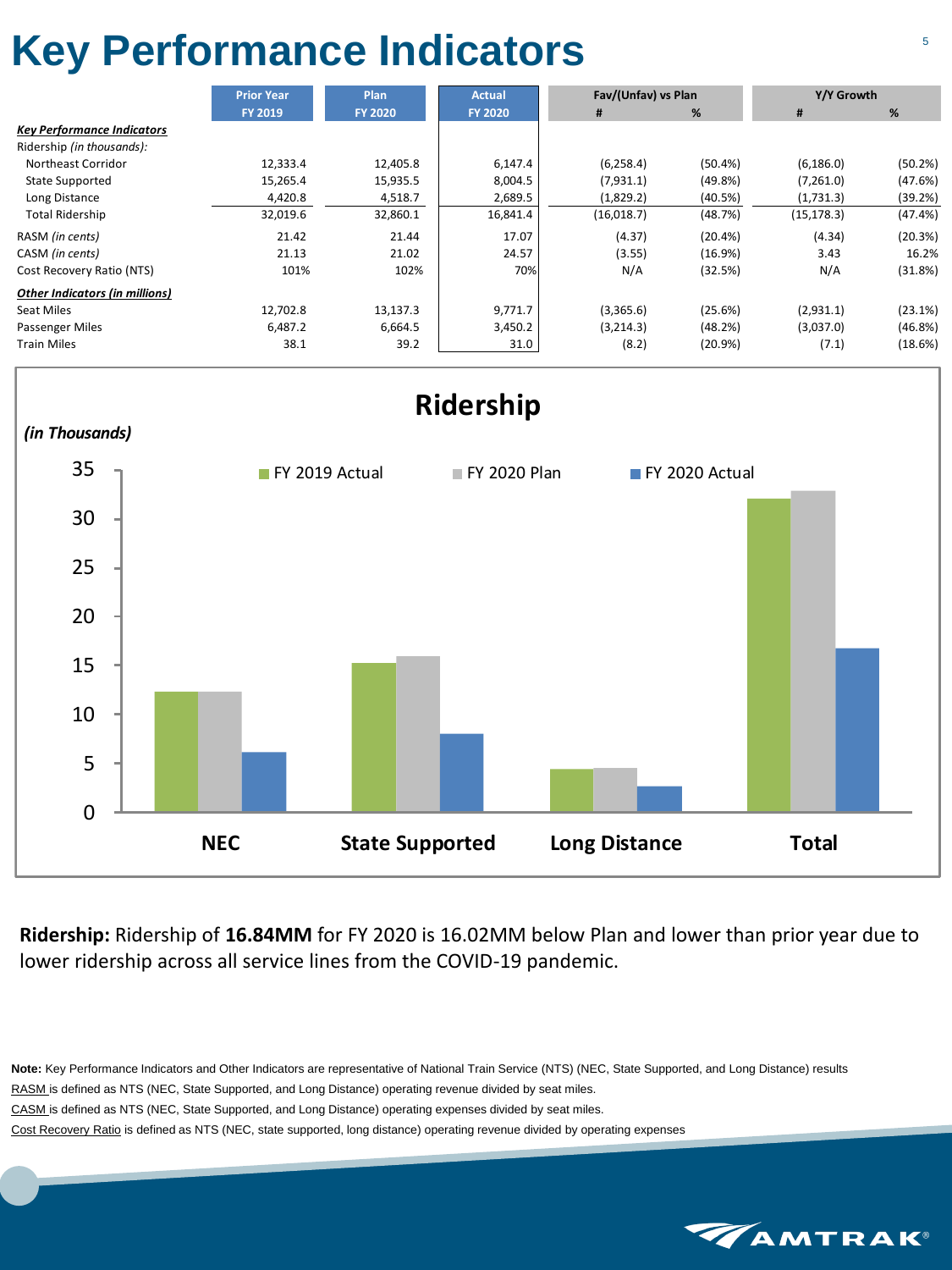### **Sources and Uses Account (Level 1)**

| <b>FY 2020</b>                                                                                                                           |                                                       |                                                     |                          |
|------------------------------------------------------------------------------------------------------------------------------------------|-------------------------------------------------------|-----------------------------------------------------|--------------------------|
|                                                                                                                                          | <b>Northeast</b><br><b>Corridor</b><br><b>Account</b> | <b>National</b><br><b>Network</b><br><u>Account</u> | <u>Total</u>             |
| <b>Financial Sources</b>                                                                                                                 |                                                       |                                                     |                          |
| <b>Operating Sources (A)</b>                                                                                                             | 1,137,579                                             | 1,126,922                                           | 2,264,501                |
| <b>Capital Sources</b>                                                                                                                   | 654,482                                               | 277,036                                             | 931,518                  |
| <b>Federal Grants to Amtrak</b>                                                                                                          | 1,269,204                                             | 1,852,388                                           | 3,121,592                |
| <b>Total Operating and Capital Sources</b>                                                                                               | 3,061,265                                             | 3,256,346                                           | 6,317,611                |
| <b>Financial Uses (Operating):</b>                                                                                                       |                                                       |                                                     |                          |
| <b>Operating Uses (B)</b>                                                                                                                | 1,169,132                                             | 1,896,509                                           | 3,065,641                |
|                                                                                                                                          |                                                       |                                                     |                          |
| <b>Operating Surplus/Deficit (A-B)</b><br>(Operating Sources - Operating Uses)                                                           | (31, 553)                                             | (769, 587)                                          | (801, 140)               |
|                                                                                                                                          |                                                       |                                                     |                          |
| <b>Financial Uses (Debt Service Payments):</b>                                                                                           |                                                       |                                                     |                          |
| <b>Debt Service Payments</b>                                                                                                             | 767                                                   |                                                     | 767                      |
|                                                                                                                                          |                                                       |                                                     |                          |
| <b>Available for Capital Uses</b><br>(Operating Surplus/Deficit - Debt Service Payments + Capital<br>Sources + Federal Grants to Amtrak) | 1,891,366                                             | 1,359,837                                           | 3,251,202                |
|                                                                                                                                          |                                                       |                                                     |                          |
| <b>Financial Uses (Capital):</b>                                                                                                         |                                                       |                                                     |                          |
| <b>Capital Expenditures</b>                                                                                                              | 1,169,143                                             | 744,801                                             | 1,913,944                |
| <b>Legacy Debt Repayments</b>                                                                                                            | 167,917                                               | 34,134                                              | 202,051                  |
|                                                                                                                                          |                                                       |                                                     |                          |
| <b>Remaining Carryover Balance</b>                                                                                                       | $\boldsymbol{\zeta}$<br>554,306                       | $\zeta$<br>580,902                                  | $\varsigma$<br>1,135,208 |

**Federal funding includes CARES Act Funding**

FY 2020 net change in cash flows of \$1,135.2MM for Consolidated Amtrak, \$554.3MM for NEC and \$580.9MM for National Network.

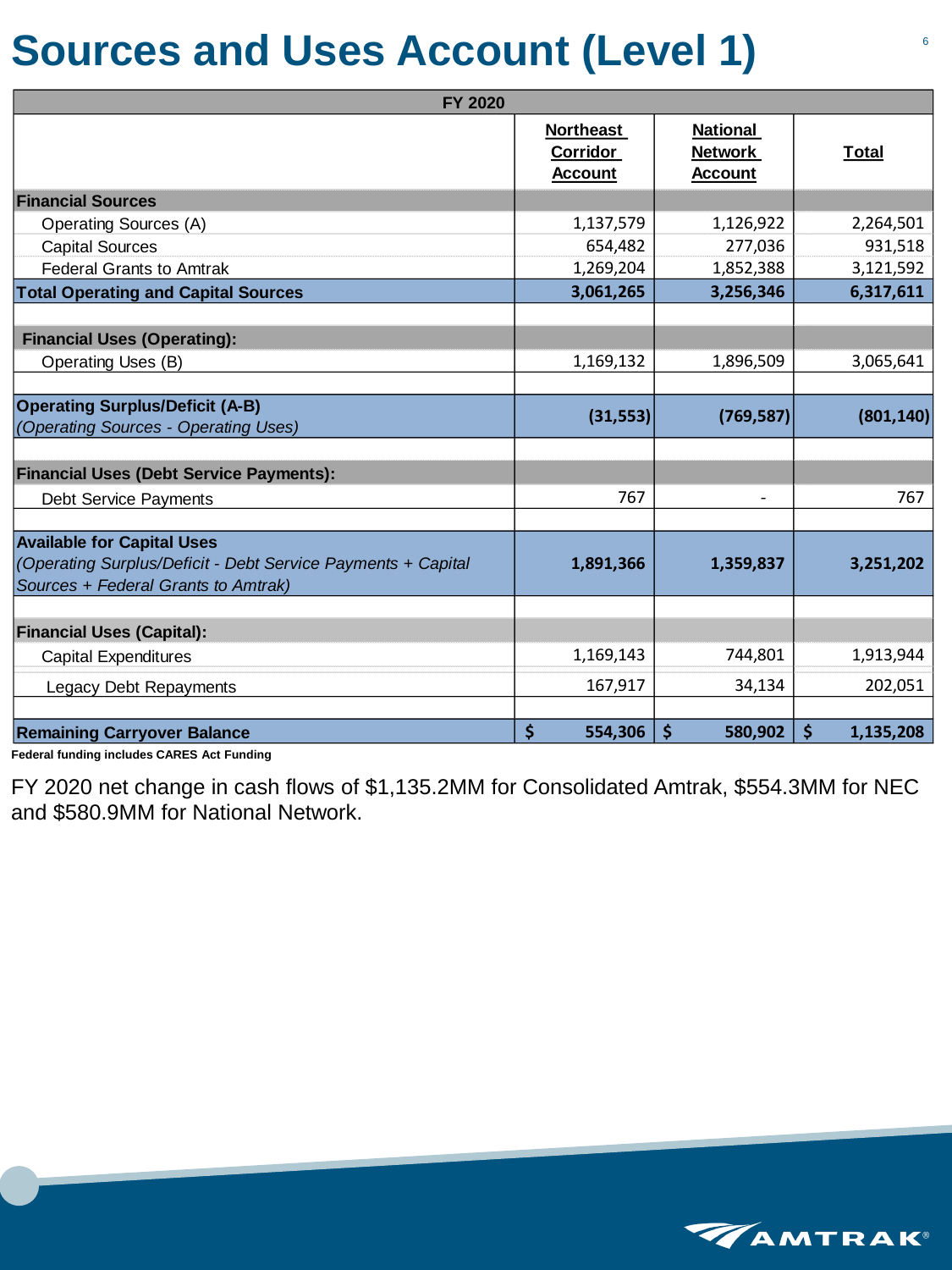## **Sources and Uses Account (Level 2)**

|                                                               |                          |                          |                                  |                          |                             |                          | FY 2020                |                          |                                 |                          |                                     |                          |                      |                    |
|---------------------------------------------------------------|--------------------------|--------------------------|----------------------------------|--------------------------|-----------------------------|--------------------------|------------------------|--------------------------|---------------------------------|--------------------------|-------------------------------------|--------------------------|----------------------|--------------------|
|                                                               |                          |                          | Northeast Corridor (NEC) Account |                          |                             |                          |                        |                          | <b>National Network Account</b> |                          |                                     |                          |                      |                    |
|                                                               |                          |                          |                                  |                          |                             |                          |                        |                          |                                 |                          |                                     |                          |                      |                    |
|                                                               |                          |                          |                                  | Ancillary - NEC          |                             |                          |                        |                          |                                 |                          | <b>Ancillary - National Network</b> |                          | National             |                    |
|                                                               | <b>NEC</b>               | Infrastructure           |                                  |                          | Real Estate/                | <b>NEC Account Total</b> |                        | <b>Long Distance</b>     | Infrastructure                  |                          |                                     | Real Estate/             | Network              | <b>Grand Total</b> |
|                                                               |                          | Access                   | <b>Amtrak Services</b>           | Reimbursable             | Commercial                  |                          | <b>State Supported</b> |                          | Access                          | <b>Amtrak Services</b>   | Reimbursable                        | Commercial               | <b>Account Total</b> |                    |
|                                                               |                          |                          |                                  | <b>Services</b>          | <b>Services</b>             |                          |                        |                          |                                 |                          | Services                            | Services                 |                      |                    |
| <b>Financial Sources:</b>                                     |                          |                          |                                  |                          |                             |                          |                        |                          |                                 |                          |                                     |                          |                      |                    |
|                                                               |                          |                          |                                  |                          |                             |                          |                        |                          |                                 |                          |                                     |                          |                      |                    |
| Passenger Related Revenue                                     |                          |                          |                                  |                          |                             |                          |                        |                          |                                 |                          |                                     |                          |                      |                    |
| Ticket Revenue (Adjusted)                                     | 635,748                  | $\sim$                   | $\sim$                           | $\sim$                   | $\sim$                      | 635,748                  | 277,338                | 275,816                  | $\sim$                          |                          | 683                                 | $\sim$                   | 553,845              | 1,189,592          |
|                                                               |                          |                          |                                  |                          |                             |                          |                        |                          |                                 |                          |                                     |                          |                      |                    |
| Charter/Special Trains                                        | 1,572                    | $\sim$                   | $\sim$                           | $\overline{\phantom{a}}$ | $\blacksquare$              | 1,572                    | 1,377                  |                          | $\sim$                          |                          | ٠                                   | $\overline{\phantom{a}}$ | 1,377                | 2,949              |
| Food and Beverage                                             | 21,817                   | $\overline{\phantom{a}}$ | $\overline{\phantom{a}}$         | $\overline{\phantom{a}}$ | $\overline{\phantom{a}}$    | 21,817                   | 12,739                 | 42,715                   | $\overline{\phantom{a}}$        |                          | $\sim$                              | $\overline{\phantom{a}}$ | 55,454               | 77,271             |
| Contractual Contribution (Operating)                          |                          |                          |                                  |                          |                             |                          |                        |                          |                                 |                          |                                     |                          |                      |                    |
| PRIIA 209 Operating Payments                                  |                          |                          |                                  | ٠                        | $\overline{\phantom{a}}$    |                          | 342,095                |                          |                                 |                          | $\overline{\phantom{a}}$            | $\overline{\phantom{a}}$ | 342,095              | 342,095            |
| PRIIA 212 Operating Payments                                  |                          |                          |                                  |                          |                             |                          |                        |                          |                                 |                          |                                     |                          | 10,680               |                    |
|                                                               |                          | 190,366                  |                                  |                          | $\overline{\phantom{a}}$    | 190,366                  |                        | $\cdot$                  | 10,680                          |                          | $\sim$                              | $\overline{\phantom{a}}$ |                      | 201,046            |
| <b>Commuter Operations</b>                                    | 11                       |                          | 68,167                           | 25                       | $\sim$                      | 68,203                   | 175                    | (8)                      | ۰.                              | 55,827                   | $\sim$                              | $\overline{\phantom{a}}$ | 55,994               | 124,197            |
| Reimbursable Contracts                                        | 9,426                    | 10,820                   | $\mathbf 0$                      | 99,779                   | 3,755                       | 123,781                  | 3,309                  | 1,848                    | 2,159                           | 267                      | 46,084                              | 769                      | 54,437               | 178,217            |
| <b>Access Revenue</b>                                         |                          | 21,711                   |                                  |                          | $\overline{\phantom{a}}$    | 21,711                   |                        |                          | 13,018                          |                          | (198)                               | $\overline{\phantom{a}}$ | 12,821               | 34,532             |
| Commercial Revenue (incl. Pipe/Wire, Real Estate, Parking)    | 469                      | 144                      | 14                               | 26                       | 59,743                      | 60,396                   | 215                    | 391                      | 25                              | 13                       | 13                                  | 12,237                   | 12,893               | 73,289             |
| All Other Revenue (incl. Insurance Revenue, Cobranded         |                          |                          |                                  |                          |                             |                          |                        |                          |                                 |                          |                                     |                          |                      |                    |
| Commissions, etc.)                                            | 13,984                   | f.                       | $\overline{1}$                   | $\Omega$                 | $\overline{0}$              | 13,986                   | 11,383                 | 15,958                   | $\mathbf 0$                     |                          | (17)                                | $\mathbf 0$              | 27,326               | 41,312             |
|                                                               |                          | 223,042                  |                                  |                          |                             |                          | 648,632                |                          | 25,883                          | 56,115                   |                                     |                          | 1,126,922            | 2,264,501          |
| <b>Operating Sources Subtotal</b>                             | 683,027                  |                          | 68,181                           | 99,831                   | 63,498                      | 1,137,579                |                        | 336,721                  |                                 |                          | 46,565                              | 13,006                   |                      |                    |
|                                                               |                          |                          |                                  |                          |                             |                          |                        |                          |                                 |                          |                                     |                          |                      |                    |
| Contractual Contribution (Capital)                            |                          |                          |                                  |                          |                             |                          |                        |                          |                                 |                          |                                     |                          |                      |                    |
| PRIIA 209 Capital Payments                                    |                          |                          |                                  |                          |                             |                          | 58,145                 |                          |                                 |                          |                                     | $\overline{\phantom{a}}$ | 58,145               | 58,145             |
| PRIIA 212 Capital Payments                                    |                          | 133,518                  | ٠                                | $\sim$                   | $\sim$                      | 133,518                  |                        | $\overline{\phantom{a}}$ | 38,987                          | $\overline{\phantom{a}}$ | $\sim$                              | $\sim$                   | 38,987               | 172,504            |
|                                                               | $\sim$                   |                          |                                  |                          |                             |                          | $\sim$                 |                          |                                 |                          |                                     |                          |                      |                    |
| Sole Benefit - Partners                                       | $\sim$                   |                          | $\sim$                           | $\sim$                   | $\sim$                      |                          | $\sim$                 | $\overline{\phantom{a}}$ |                                 | $\overline{\phantom{a}}$ | $\sim$                              | $\sim$                   | $\sim$               | $\sim$             |
| Other State/Local Mutual Benefit                              | 9,595                    | 9,996                    | 46                               | 33                       | 6                           | 19,675                   | 22,741                 | 8,333                    | 13,381                          | 14                       | 1,005                               | -1                       | 45,475               | 65,150             |
| Amtrak Internal Cash                                          | 54,057                   | 25,870                   | 458                              | 2,448                    | 958                         | 83,790                   | 46,393                 | 56,652                   | 11,672                          | 1,423                    | 18,028                              | 247                      | 134,416              | 218,206            |
| <b>Financing Proceeds Applied</b>                             | 417,498                  | $\overline{\phantom{a}}$ | $\sim$                           | ٠                        | $\sim$                      | 417,498                  | -5                     | 9                        |                                 | $\sim$                   | $\sim$                              | $\sim$                   | 14                   | 417,512            |
| Other Capital and Special Grants (incl., state/local sources) |                          | $\overline{\phantom{a}}$ | $\overline{\phantom{a}}$         | $\sim$                   | $\overline{\phantom{a}}$    |                          | $\sim$                 | $\sim$                   | $\overline{\phantom{a}}$        | $\overline{\phantom{a}}$ | $\sim$                              | $\overline{\phantom{a}}$ | $\sim$               | - 1                |
|                                                               | 481,150                  | 169,384                  | 504                              | 2,481                    | 963                         | 654,482                  | 127,284                | 64,994                   | 64,040                          | 1,436                    | 19,033                              | 248                      | 277,036              | 931,518            |
| <b>Capital Sources Subtotal</b>                               |                          |                          |                                  |                          |                             |                          |                        |                          |                                 |                          |                                     |                          |                      |                    |
|                                                               |                          |                          |                                  |                          |                             |                          |                        |                          |                                 |                          |                                     |                          |                      |                    |
| Federal Grants to Amtrak                                      |                          |                          |                                  |                          |                             |                          |                        |                          |                                 |                          |                                     |                          |                      |                    |
| Prior Year Carryover Capital Grant Funds                      | 64,518                   | 13,351                   | 5                                | 28                       | $\sim$                      | 77,902                   | 25,902                 | 163,821                  | 4,138                           | 194                      | 60                                  | $\overline{\phantom{a}}$ | 194,114              | 272,016            |
| Current Year FAST Sec 11101 Grants                            |                          |                          |                                  |                          |                             |                          |                        |                          |                                 |                          |                                     |                          |                      |                    |
| Operating                                                     |                          | $\overline{\phantom{a}}$ | $\overline{\phantom{a}}$         | $\overline{\phantom{a}}$ | $\overline{\phantom{a}}$    |                          | 75,493                 | 649,295                  | 42,670                          | $\sim$                   | $\sim$                              | $\overline{\phantom{a}}$ | 767,458              | 767,458            |
|                                                               |                          |                          |                                  |                          |                             |                          |                        |                          |                                 |                          |                                     |                          |                      |                    |
| Capital                                                       | $\overline{\phantom{a}}$ | 691,500                  | $\sim$                           | $\sim$                   | $\sim$                      | 691,500                  | 89,710                 | 411,864                  | 22,468                          | $\overline{\phantom{a}}$ | $\sim$                              | $\overline{\phantom{a}}$ | 524,042              | 1,215,542          |
| <b>CARES Act Grant</b>                                        | 492,000                  |                          | $\sim$                           | $\sim$                   | $\sim$                      | 492,000                  | 78,022                 | 287,000                  |                                 | $\sim$                   | $\sim$                              | $\overline{\phantom{a}}$ | 365,022              | 857,022            |
| Other Federal Grants (incl., FRA/OST, FTA, DHS)               | 1,219                    | 6,529                    | 19                               | 31                       | 5                           | 7,802                    | 668                    | 973                      | 79                              | 18                       | 13                                  | -1                       | 1,751                | 9,553              |
| <b>Federal Grants to Amtrak Subtotal</b>                      | 557,737                  | 711,380                  | 23                               | 58                       | 5 <sup>1</sup>              | 1,269,204                | 269,795                | 1,512,952                | 69,355                          | 212                      | 72                                  | 1                        | 1,852,388            | 3,121,592          |
| <b>Total Financial Sources</b>                                | 1,721,914                | 1,103,806                | 68,708                           | 102,371                  | 64,467                      | 3,061,265                | 1,045,712              | 1,914,668                | 159,277                         | 57,763                   | 65,671                              | 13,255                   | 3,256,346            | 6,317,611          |
|                                                               |                          |                          |                                  |                          |                             |                          |                        |                          |                                 |                          |                                     |                          |                      |                    |
|                                                               |                          |                          |                                  |                          |                             |                          |                        |                          |                                 |                          |                                     |                          |                      |                    |
| <b>Financial Uses (Operating):</b>                            |                          |                          |                                  |                          |                             |                          |                        |                          |                                 |                          |                                     |                          |                      |                    |
| Service Line Management                                       | 3,417                    | 314                      | 197                              | 467                      | 6,565                       | 10,959                   | 3,975                  | 2,361                    | 80                              | 185                      | 175                                 | 1,345                    | 8,120                | 19,079             |
| Transportation                                                | 193,517                  | 49,281                   | 31,758                           | 4,550                    | 534                         | 279,640                  | 304,437                | 486,821                  | 14,765                          | 31,788                   | 1,015                               | 109                      | 838,936              | 1,118,576          |
| Equipment                                                     | 188,847                  | 12,779                   | 22,928                           | 24,479                   | 175                         | 249,207                  | 164,888                | 205,250                  | 802                             | 14,158                   | 8,034                               | 36                       | 393,168              | 642,375            |
| Infrastructure                                                |                          | 107,499                  | 312                              | 71,325                   | 4,391                       | 264,749                  | 17,587                 | 17,879                   | 20,791                          | 667                      | 35,570                              | 899                      | 93,393               | 358,142            |
|                                                               | 81,221                   |                          |                                  |                          |                             |                          |                        |                          |                                 |                          |                                     |                          |                      |                    |
| Stations                                                      | 40,013                   | 25,027                   | 264                              | 33                       | 2,102                       | 67,438                   | 76,612                 | 70,385                   | 12,523                          | 107                      | 142                                 | 430                      | 160,200              | 227,639            |
| National Assets and Corporate Services                        | 183,292                  | 79,920                   | 10,426                           | 20,119                   | 3,381                       | 297,138                  | 156,626                | 203,320                  | 19,591                          | 10,972                   | 11,490                              | 692                      | 402,692              | 699,830            |
| <b>Total Operating Uses</b>                                   | 690,307                  | 274,820                  | 65,885                           | 120,972                  | 17,148                      | 1,169,132                | 724,126                | 986,016                  | 68,552                          | 57,877                   | 56,426                              | 3,512                    | 1,896,509            | 3,065,641          |
|                                                               |                          |                          |                                  |                          |                             |                          |                        |                          |                                 |                          |                                     |                          |                      |                    |
| <b>Operating Surplus/Deficit</b>                              | (7, 280)                 | (51, 779)                | 2,296                            | (21, 141)                | 46,351                      | (31, 553)                | (75, 493)              | (649, 295)               | (42, 670)                       | (1, 762)                 | (9,861)                             | 9,494                    | (769, 587)           | (801, 140)         |
| (Operating Sources - Operating Uses)                          |                          |                          |                                  |                          |                             |                          |                        |                          |                                 |                          |                                     |                          |                      |                    |
|                                                               |                          |                          |                                  |                          |                             |                          |                        |                          |                                 |                          |                                     |                          |                      |                    |
| <b>Financial Uses (Debt Service Payments):</b>                |                          |                          |                                  |                          |                             |                          |                        |                          |                                 |                          |                                     |                          |                      |                    |
| RRIF debt repayments                                          | 767                      |                          | $\sim$                           | $\sim$                   | $\sim$                      | 767                      |                        |                          | $\overline{\phantom{a}}$        |                          | $\sim$                              | $\overline{\phantom{a}}$ | ٠                    | 767                |
| Other/New financing repayments                                |                          |                          | $\sim$                           | $\sim$                   | $\sim$                      |                          | $\sim$                 | $\sim$                   | $\sim$                          |                          | $\sim$                              | $\sim$                   |                      | х.                 |
|                                                               | 767                      | $\sim$                   | $\sim$                           | $\sim$                   | $\mathcal{L}_{\mathcal{A}}$ | 767                      | $\sim$                 | $\sim$                   | $\sim$                          | $\sim$                   | $\sim$                              | $\sim$                   | $\sim$               | 767                |
| <b>Total Debt Service Payments</b>                            |                          |                          |                                  |                          |                             |                          |                        |                          |                                 |                          |                                     |                          |                      |                    |
| <b>Available for Capital Uses</b>                             |                          |                          |                                  |                          |                             |                          |                        |                          |                                 |                          |                                     |                          |                      |                    |
|                                                               |                          |                          |                                  |                          |                             |                          |                        |                          |                                 |                          |                                     |                          |                      |                    |
| (Capital Sources + Federal Grants to Amtrak + Operating       | 1,030,840                | 828,985                  | 2,823                            | (18,601)                 | 47,319                      | 1,891,366                | 321,586                | 928,652                  | 90,725                          | (114)                    | 9,245                               | 9,743                    | 1,359,837            | 3,251,202          |
| Surplus/Deficit - Debt Service Payments )                     |                          |                          |                                  |                          |                             |                          |                        |                          |                                 |                          |                                     |                          |                      |                    |
|                                                               |                          |                          |                                  |                          |                             |                          |                        |                          |                                 |                          |                                     |                          |                      |                    |
| <b>Financial Uses (Capital):</b>                              |                          |                          |                                  |                          |                             |                          |                        |                          |                                 |                          |                                     |                          |                      |                    |
| Service Line Management                                       | 548                      | 171                      | 11                               | 15                       | 3                           | 749                      | 662                    | 907                      | 7,543                           | 11                       |                                     |                          | 9,131                | 9,879              |
| Transportation                                                | 49,991                   | 5,472                    | 300                              | 1,817                    | 29                          | 57,608                   | 11,651                 | 25,623                   | 1,241                           | 204                      | 168                                 | 6                        | 38,893               | 96,501             |
| Equipment                                                     |                          |                          |                                  |                          |                             |                          |                        |                          |                                 | 870                      |                                     |                          |                      |                    |
|                                                               | 403,722                  | 30,592                   | 55                               | 4,527                    | 429                         | 439,326                  | 85,092                 | 201,360                  | 5,308                           |                          | 1,979                               | 88                       | 294,697              | 734,022            |
| Infrastructure                                                | 208,875                  | 277,376                  | 29                               | 2,152                    | 3,734                       | 492,166                  | 85,177                 | 67,092                   | 47,969                          | 313                      | 18,007                              | 765                      | 219,323              | 711,489            |
| Stations<br>National Assets and Corporate Services            | 90,371                   | 46,609                   | 18                               | 25                       | (1)                         | 137,022                  | 43,438                 | 79,150                   | 7,442                           | 16                       | 10                                  | (0)                      | 130,055              | 267,077            |
|                                                               | 24,327                   | 14,191                   | 922                              | 1,664                    | 1,169                       | 42,272                   | 22,495                 | 26,290                   | 1,959                           | 859                      | 861                                 | 239                      | 52,703               | 94,976             |
| <b>Capital Expenditures</b>                                   | 777,834                  | 374,410                  | 1,336                            | 10,201                   | 5,363                       | 1,169,143                | 248,515                | 400,422                  | 71,462                          | 2,272                    | 21,031                              | 1,098                    | 744,801              | 1,913,944          |
| Legacy Debt Repayments                                        | 130,953                  | 7,002                    | $\sim$                           | ٠                        | 29,961                      | 167,917                  | 13,015                 | 21,012                   |                                 | $\sim$                   | $\sim$                              | 107                      | 34,134               | 202,051            |
|                                                               |                          |                          | 1,336                            | 10,201                   | 35,324                      |                          |                        | 421,434                  | 71,462                          | 2,272                    | 21,031                              | 1,206                    |                      |                    |
| <b>Total Capital Uses</b>                                     | 908,787                  | 381,412                  |                                  |                          |                             | 1,337,060                | 261,530                |                          |                                 |                          |                                     |                          | 778,935              | 2,115,995          |
|                                                               |                          |                          |                                  |                          |                             |                          |                        |                          |                                 |                          |                                     |                          |                      |                    |
|                                                               |                          |                          |                                  |                          |                             |                          |                        |                          |                                 |                          |                                     |                          |                      |                    |
|                                                               | $122,052$ \$<br>\$       | 447,574                  | 1,487<br>S                       | $(28, 802)$ \$           | 11,995                      | 554,306                  | 60,056<br><b>S</b>     | $507,218$ \$<br>S        | $19,263$ \$                     | $(2,386)$ \$             | $(11, 787)$ \$                      | 8,537                    | 580,902<br>\$        | \$1,135,208        |
| <b>Remaining Carryover Balance</b>                            |                          |                          |                                  |                          |                             |                          |                        |                          |                                 |                          |                                     |                          |                      |                    |